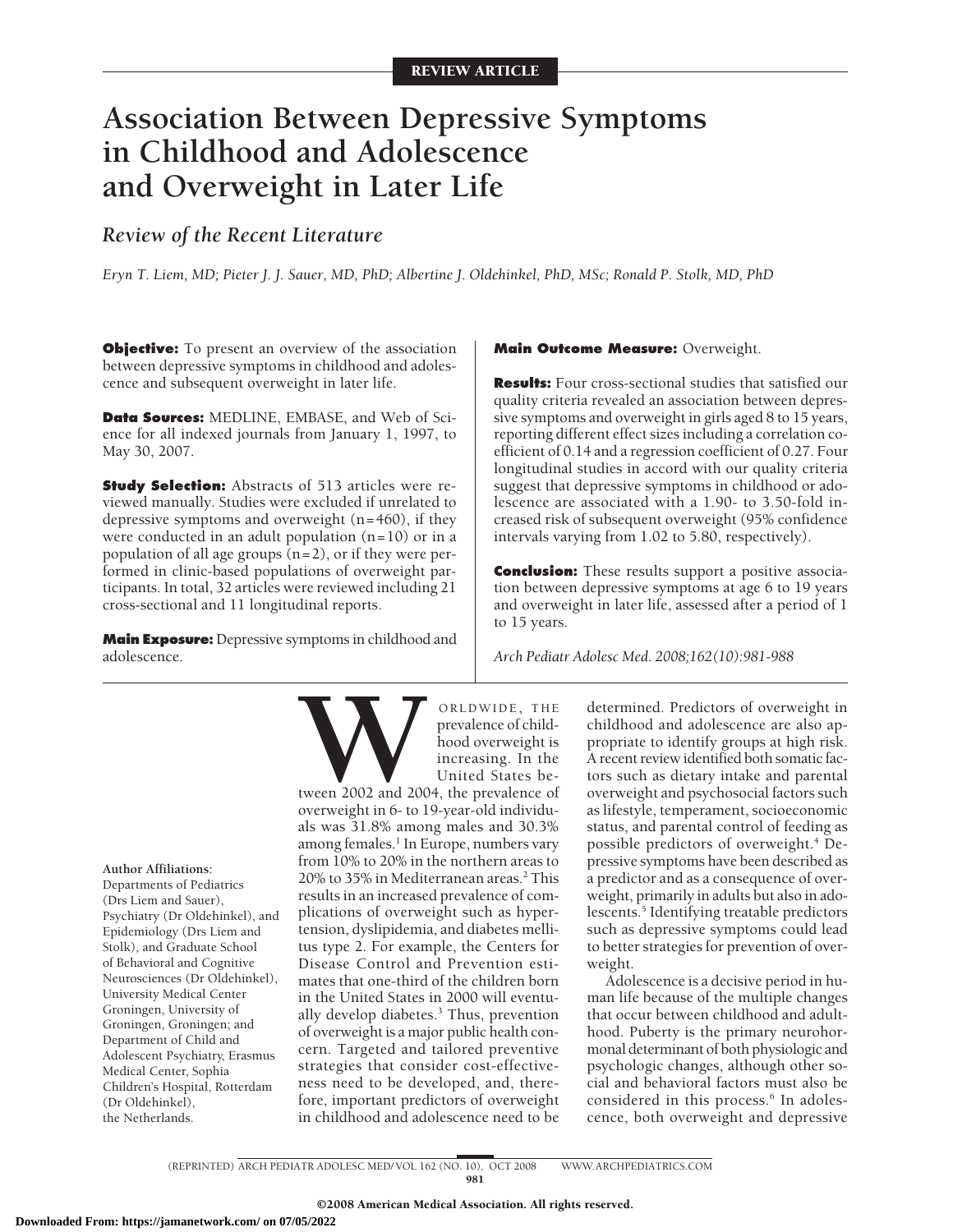symptoms become more common, increasing the likelihood of simultaneous occurrence. This raises questions about a possible association or common cause, as described in an early review article on obesity-depression associations in the population.<sup>5</sup> In contrast to the common idea that overweight might lead to unhappiness and consequently to depressive symptoms, recent reports suggest that depressive symptoms could also precede overweight<sup>5</sup> and thereby could be a risk factor for the development of overweight.

In particular, atypical depression has been considered related to development of overweight.<sup>7</sup> Despite the term "atypical," it is a common form of depression.<sup>8</sup> Atypical depression is characterized by mood reactivity and neurovegetative symptoms such as weight gain, hyperphagia, and hypersomnia, which renders it interesting in the association between depressive symptoms and overweight. Atypical depression has been described in children and adolescents, although it is not a distinct entity in this age group.<sup>9</sup>

The objective of this review was to evaluate the evidence for the role of depressive symptoms in childhood and adolescence as a risk factor for overweight. Because we were interested in early risk factors for overweight, we focused on studies with a baseline measurement in childhood or adolescence in which at least 1 follow-up measurement was performed. We defined childhood as age 1 to 12 years and adolescence as age 13 to 19 years. To introduce the existing literature, assessment of depressive symptoms and overweight are briefly explained. Current hypotheses about the mechanisms involved in the relationship between depressive symptoms and overweight are also discussed.

#### METHODS

#### **STUDY RETRIEVAL**

A preliminary search of PubMed revealed that before 1997, no longitudinal studies in children and adolescents examining the association between depressive symptoms and overweight had been published.Moreover, most of the cross-sectional studies have been published in the last 10 years. Therefore, we performed searches of MEDLINE, EMBASE, and Web of Science in May 2007 for all indexed journals from January 1, 1997, to May 30, 2007. Keywords included *depression*, *depressive disorder*, *internalizing disorders*, *mental disorders*, *obesity*, and *overweight* limited to "all child." Additional studies were identified in the bibliographies of the articles. Only English-language articles that were peer reviewed were considered. This resulted in 513 articles, of which abstracts were reviewed manually. Most articles concerned a different topic (n=460), such as "Exercise Therapy as a Treatment for Psychologic Conditions in Obese and Morbidly Obese Adolescents: A Randomized, Controlled Trial,"10 and "The Link Between Short Sleep Duration and Obesity: We Should Recommend More Sleep to Prevent Obesity."11 Studies were excluded if conducted in an adult population  $(n=10)$  or in a population of all age groups  $(n=2)$ . Reviews  $(n=5)$  were excluded as well. In addition, clinic-based populations of obese children and adolescents seeking treatment (n=5) were excluded because populations seeking treatment differ from population-based samples and, therefore, were considered beyond the scope of this article. In view of the limited number of published articles on longitudinal research, cross-sectional studies were reviewed as well, to support

the existence of an association between depressive symptoms and overweight. We extracted age, sex, and sample size of the population; measure of depressive symptoms; assessment of weight and height (measurement or self-report); main result (positive, negative, or no association), and effect size. If available, odds ratios (ORs) or  $\beta$  levels were used as indicators of effect size. If not, other available measures such as correlations and maximum explained variances were extracted. First, we included all studies that satisfied the inclusion and exclusion criteria (n=32, including 21 cross-sectional and 11 longitudinal reports). Second, we focused on the quality of the various studies. Quality was determined by 4 criteria, namely, whether studies were based on questionnaires specifically validated for depressive symptoms; whether investigators measured body mass index (BMI; calculated as weight in kilograms divided by height in meters squared) rather than using self-reported values; whether they also evaluated important confounding variables, specifically, sex, race/ethnicity, and socioeconomic status<sup>5</sup>; and whether investigators reported an effect size. Four cross-sectional and 4 longitudinal studies were in accord with these criteria.

#### **ASSESSMENT OF DEPRESSIVE SYMPTOMS AND OVERWEIGHT**

Depressive symptoms can be assessed using various methods, depending on the perspective and taxonomic system but also on the nature of the sample being investigated. Various definitions of adolescent depressive symptoms have been adopted, specifically, depressed mood, syndromes that include depressive symptoms, and depressive disorder according to the *Diagnostic and Statistical Manual of Mental Disorders*. <sup>35</sup> These 3 approaches entail different measurement tools. Depressed mood and depressive syndromes are generally assessed using questionnaires that result in continuous measures, whereas *Diagnostic and Statistical Manual of Mental Disorders* depressive disorders are usually ascertained by diagnostic interviews, resulting in dichotomous outcomes. Despite differences in the various measurement tools, previous research has shown consistencies in the identification of depressed mood and depressive symptoms.36 Nevertheless, not all studies included in this review used questionnaires that have been validated for assessment of depressive symptoms. Especially in large epidemiologic surveys, questions about depressive symptoms are commonly part of a broader evaluation of general psychosocial health. This implies that these surveys should be cautiously interpreted. To this extent, we evaluated the use of validated questionnaires in a quality assessment.

For assessment of overweight in large epidemiologic surveys, BMI is recommended. This is not a direct measure of body fatness because it does not differentiate between muscle tissue and fat tissue, contrary to, for example, dual-energy x-ray absorptiometry.<sup>37</sup> However, weight and height measurements for BMI are practical and show a low measurement error and high reliability.37 It has been reported that BMI is more accurate when weight and height are measured clinically than when obtained by self-reported measurements at home. Overweight and obesity are defined by BMI cutoff values based on large populationbased surveys.<sup>15,27</sup>

#### **RESULTS**

#### **CROSS-SECTIONAL STUDIES**

Sixteen population-based cross-sectional studies in children and adolescents\* suggest a positive association be-

\**References 12-14, 17, 18, 21, 23-25, 28-34.*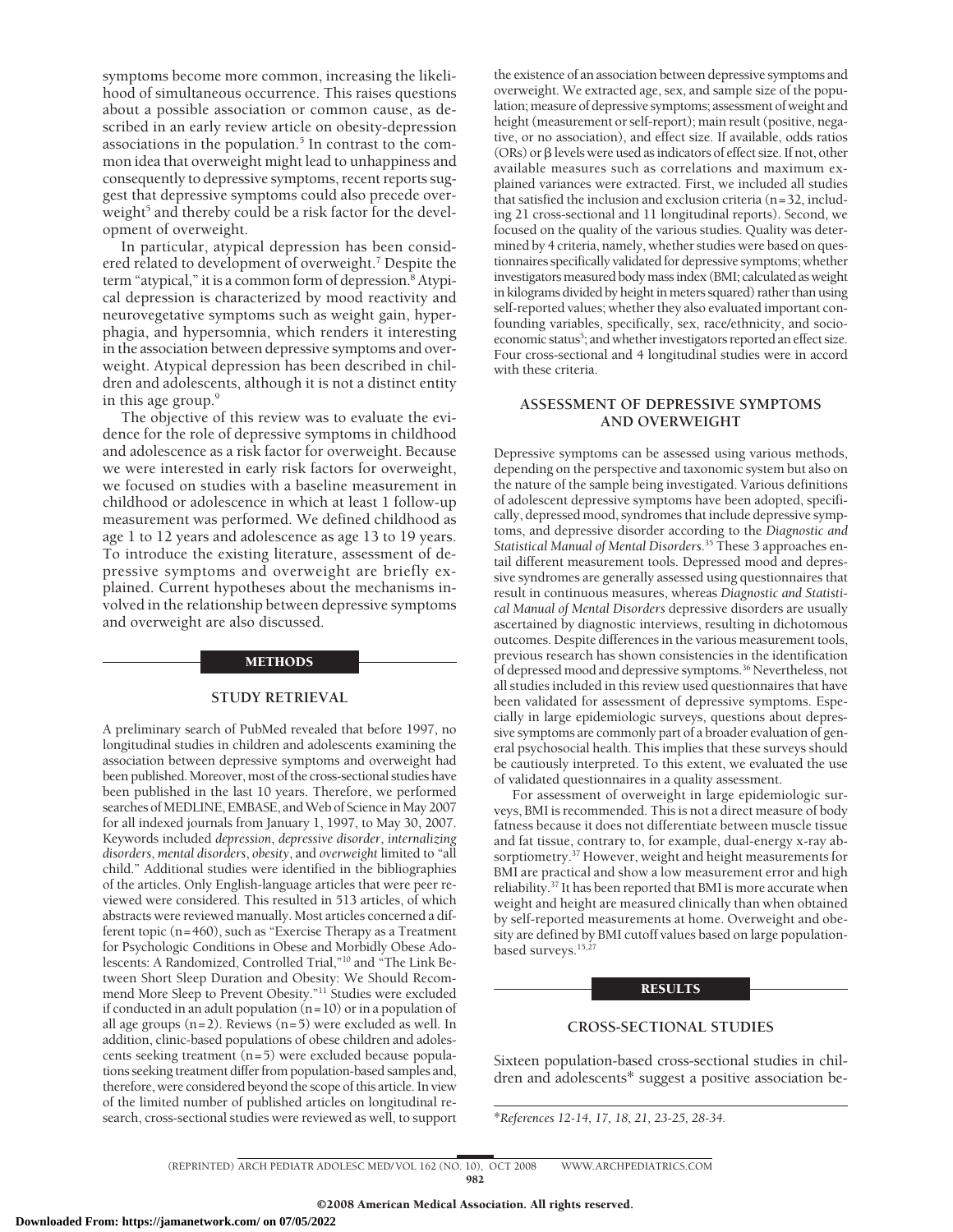tween depressive symptoms and overweight (Table 1). Of these, 8 studies reported ORs ranging from 1.67 to 3.72 and 95% confidence intervals (CIs) from 1.08 to 10.2. Four cross-sectional studies reported effect sizes based on continuous measures.<sup>13,17,28,32</sup> Statistically significant  $\beta$  levels varied from 0.07 to 0.27, with SEs of 0.02 to 0.10. Pine et al<sup>17</sup> reported no significant result using linear regression analysis but a significant result using logistic regression analysis. Two studies $12,34$  reported correlations of 0.14 and 0.20, respectively. One study reported maximum explained variances of 0.003 and 0.005 (*P*=.001 and *P*=.01, respectively).<sup>14</sup> Two studies did not report any effect size.<sup>25,31</sup>

We found 3 studies that reported no association between overweight and depressive symptoms.<sup>19,22,26</sup> This could be explained by a small sample size in 1 study<sup>19</sup> and the use of a single-item questionnaire to evaluate depressive symptoms in another.<sup>26</sup> Moreover, these 3 studies did not provide any measure to quantify their findings.19,22,26 One study based on self-reported weight and height reported a negative association.20

Four of the 20 cross-sectional studies satisfied our quality criteria (**Table 1**). In a population of 868 children aged 8 to 9 years, Erickson et al<sup>12</sup> reported a correlation of 0.14 between BMI and depressive symptoms in girls and no association in boys. Xie et al, $^{13}$  who conducted their study in 1655 Chinese adolescents aged 11 through 15 years, also found an association (regression coefficient,  $0.27$ ) only in girls.<sup>13</sup>

Wardle et al<sup>14</sup> described 2 studies; however, a validated questionnaire for depressive symptoms was used only in the smaller study in 1824 adolescents aged 14 to 15 years. Analysis of variance revealed a positive association  $(F_{[2,}]$ 4231]=6.97; *P*=.001). However, logistic regression analysis showed that the OR (95% CI) for having a score on the Depressive Symptom Scale in the top quintile in obese adolescents compared with those with normal weight was not significant for either sex (girls, 0.89; 0.44-1.81, and boys, 1.25; 0.27-5.66). The authors concluded that their findings provided limited support for an association between depressive symptoms and overweight.

In 2101 Turkish adolescents aged 15 to 18 years, no statistically significant association was found (OR, 1.74; 95% CI, 0.96-3.23). However, this could have been because of the low incidence of overweight (9.0%).<sup>16</sup>

Thus, differences according to sex were found in the studies by Erickson et al<sup>12</sup> and Xie et al.<sup>13</sup> In 1 study in which subgroup analyses were performed according to race/ethnicity, significant differences were found between ethnic groups. Erickson et al<sup>12</sup> reported an effect in Asian American girls only, compared with white, Hispanic, and African American girls.<sup>12</sup> Whereas most studies were conducted primarily in white populations, 1 study was performed in a Chinese population.13 This study by Xie et al<sup>13</sup> found a positive association in girls. Thus, racial/ethnic differences have been found, but the results are inconsistent. However, a positive association was found in both Asian populations studied. Socioeconomic status was adjusted for but did not change the associations. In addition to these covariates, pubertal status could be important in pediatric research. Puberty was not studied as a potential effect modifier in the mentioned studies.

#### **LONGITUDINAL STUDIES**

We found 11 reports on the longitudinal association between depressive symptoms in childhood<sup>38-42</sup> and adolescence<sup>38-48</sup> and subsequent overweight in adolescence and young adulthood in which a correction was made for overweight at baseline (**Table 2**). Two studies did not find such an association,<sup>39,47</sup> which could have been because of limited sample size of a young age group in 1 of the studies.

Nine longitudinal studies reported a positive association between depressive symptoms in childhood and adolescence and subsequent overweight.<sup>38,40-46,48</sup> Odds ratios, reported in 7 studies, varied from 1.30 to 4.62, and 95% CIs ranged from 1.0 to 12.74.<sup>38,41-46</sup> Hasler et al<sup>48</sup> reported a hazard ratio of 11.52 in girls, which might be an overestimation because only retrospective data on childhood depressive symptoms were available, potentially resulting in a recall bias.<sup>48</sup> Two studies reported results from linear regression analyses with regression coefficients varying from 0.02 to 0.11.<sup>43,44</sup> Linear mixed models revealed greater yearly gains in BMI *z* score of 0.09 U/y in girls with a history of depression.<sup>40</sup> Another study reported a higher adult BMI in participants who had major depressive disorder in childhood compared with an adult population without childhood depression (mean [SD] difference, 1.9 [4.7]).<sup>41</sup>

Four of the 11 longitudinal studies were in accord with our quality criteria (Table 2). These included 1 study in which an association was not found. Tanofsky-Kraff et al39 studied 146 children at risk for adult overweight, defined as being overweight (65.1% at the first measurement) or having at least 1 overweight parent. In this population, depressive symptoms at age 6 to 12 years did not significantly predict increase in body fat mass as measured by BMI and dual-energy x-ray absorptiometry 4 years later. That the sample size was limited (n=146 children), most of the children were already overweight, and most (n=111) were younger than 10 years at baseline could have been responsible for these outcomes. Those authors hypothesized that depressive symptoms might be a more potent predictor of fat gain in older children. In a longitudinal study assessing depressive symptoms in both early and late adolescence, a significant association was found only between late adolescent depressive symptoms and adult overweight.<sup>38</sup>

An association was found in the other 3 studies. Goodman and Whitaker<sup>44</sup> reported a 2.39-fold (95% CI, 1.05-5.45) increased risk of subsequent overweight in children with depressive symptoms. Their study was performed in a population of 9374 children aged 12 to 19 years at baseline and who were reassessed after 1 year.<sup>44</sup>

Franko et al<sup>43</sup> performed a study in a cohort of  $1554$ female participants who were evaluated at 3 assessment points (mean age, 16.5, 18.6, and 21.4 years).<sup>43</sup> They reported an OR (95% CI) of 3.11 (1.13-5.12) for the association between depressive symptoms at assessment point 1 and overweight at point 3, and 3.50 (1.26-5.80) for the association between points 2 and 3.

A cohort of 177 children aged 6 to 17 years at baseline were followed up for 10 to 15 years by Pine et al. $41$ They concluded that depressive disorder predicted adult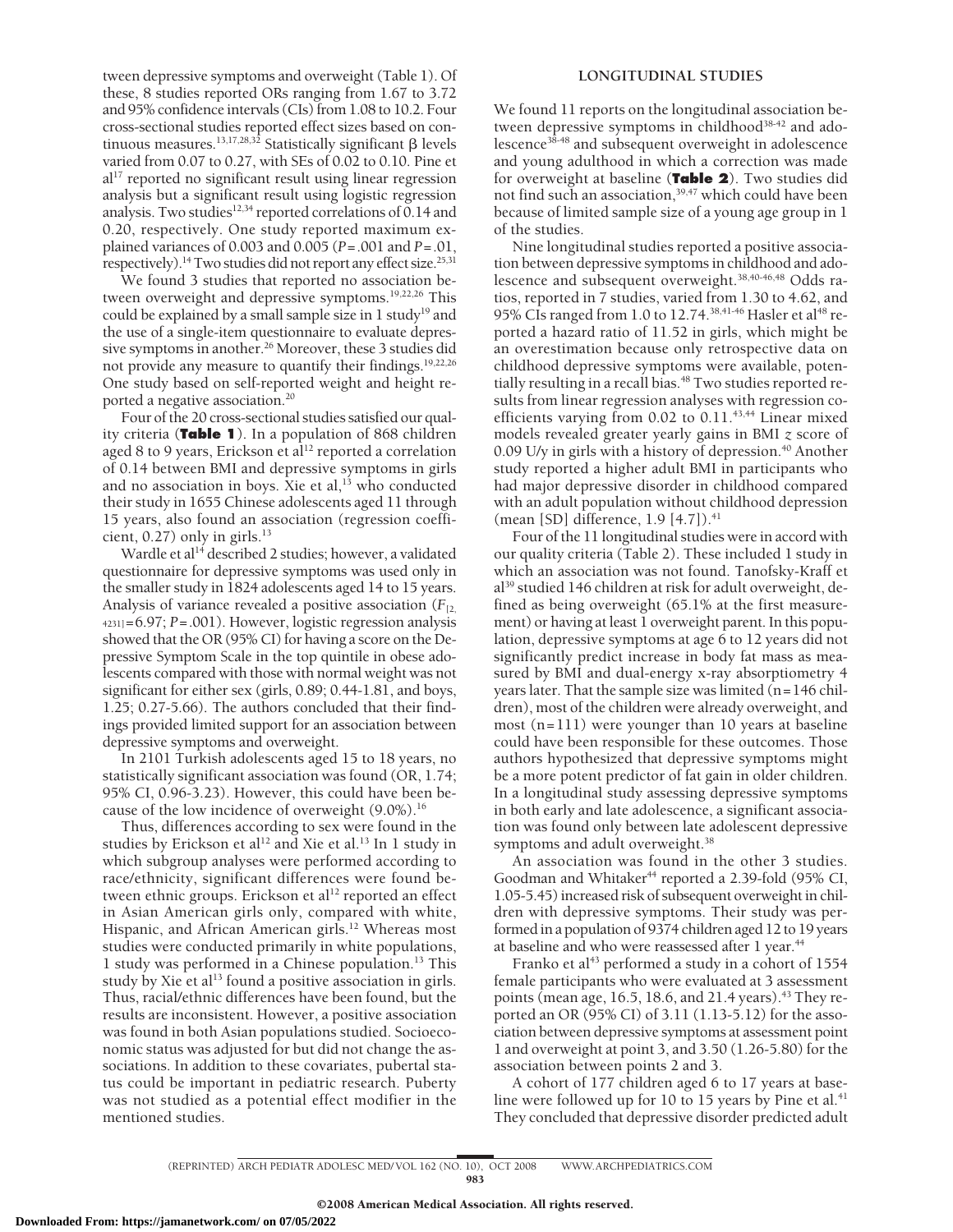#### **Table 1. Cross-sectional Studies Correlating Youth Depressive Symptoms and Overweight**

| <b>Source</b>                                    | Population,<br><b>No.; Age, y</b>    | <b>Measure of</b><br><b>Depressive</b><br><b>Symptoms</b> | <b>BMI<sup>a</sup></b> (Weight and Height<br><b>From Self-report or Measured)</b> |                                                                                                                      |                              |                                                                                                      |
|--------------------------------------------------|--------------------------------------|-----------------------------------------------------------|-----------------------------------------------------------------------------------|----------------------------------------------------------------------------------------------------------------------|------------------------------|------------------------------------------------------------------------------------------------------|
|                                                  |                                      |                                                           | S/Md                                                                              | <b>BMI</b>                                                                                                           | <b>Main</b><br><b>Result</b> | <b>Effect Size</b>                                                                                   |
|                                                  |                                      |                                                           |                                                                                   | <b>Studies in Accord With Quality Criteria</b>                                                                       |                              |                                                                                                      |
| Erickson et al, <sup>12</sup><br>2000            | 868; 8-9                             | CDI <sup>a</sup>                                          | Md                                                                                | Continuous                                                                                                           | $^{+}$                       | $r = 0.14$ ; $P < 01$ F                                                                              |
| Xie et al, <sup>13</sup><br>2005                 | 1655; 11-15                          | $CES-Da$                                                  | Md                                                                                | Continuous                                                                                                           | $^{+}$                       | $\beta$ =0.27 (SE 0.10); P<.05 F                                                                     |
| Wardle et al, <sup>14</sup><br>2006              | 4320; 11                             | SDQ-ES                                                    | Md                                                                                | Overweight and obesity (Cole et al <sup>15</sup> )                                                                   | $^{+}$                       | $R^2 = 0.003$ ; $P = .001$                                                                           |
|                                                  | 1824; 14-15                          | $CES-Da$                                                  | Md                                                                                | Overweight and obesity (Cole et al <sup>15</sup> )                                                                   | $+$                          | $R^2 = 0.005$ ; $P = .01$                                                                            |
| Ozmen et al, <sup>16</sup><br>2007               | 2101; 15-18                          | <b>CDI</b> <sup>a</sup>                                   | Md                                                                                | Overweight: BMI (Cole et al <sup>15</sup> )                                                                          | $\mathbf{0}$                 | OR, 1.74 (95% CI, 0.96-3.23)                                                                         |
|                                                  |                                      |                                                           |                                                                                   | <b>Other Studies</b>                                                                                                 |                              |                                                                                                      |
| Pine et al, $17$<br>1997                         | 644; 22                              | DIS <sup>a</sup>                                          | S                                                                                 | Continuous<br>Cutoff, 80th percentile                                                                                | $^{+}$                       | $\beta = 0.40$ (SE 0.22) (NS) M<br>$\beta$ = -0.92 (SE 0.27) (NS) F<br>OR=1.54 (95% CI, 1.09-2.17) F |
| Neumark-<br>Sztainer et al <sup>18</sup><br>1997 | 31 122 (all<br>female);<br>$12 - 18$ | Validated<br>questionnaire <sup>a</sup>                   | S                                                                                 | Overweight: BMI $\geq$ 85th percentile<br>Obesity: BMI $\geq$ 95th percentile                                        | $+$                          | <b>NS</b><br>OR, 1.32 (95% CI, 1.09-1.60) M<br>OR, 1.24 (95% CI, 1.01-1.55) F                        |
| Renman et al, <sup>19</sup><br>1999              | 116; 14-18                           | YSR <sup>a</sup> (internalizing<br>subscale)              | Md                                                                                | Severe obesity: BMI ≥30 or ≥99.6th<br>percentile                                                                     | $\mathbf 0$                  | Not reported                                                                                         |
| Pesa et al, <sup>20</sup><br>2000                | 3197 F 12-18                         | Validated<br>questionnaire <sup>a</sup>                   | ${\mathsf S}$                                                                     | Overweight: BMI > 25                                                                                                 | ÷                            | DFC, $-0.10$ ; $P = .01$                                                                             |
| Falkner et al, <sup>21</sup><br>2001             | 9943; 12-17                          | Nonvalidated<br>questionnaire                             | S                                                                                 | Overweight: BMI $\geq$ 85th percentile<br>(NHANES I)                                                                 | $+$                          | OR, 0.98-1.09 (95% CI, 0.65-1.65)<br>(depending on subscale of<br>questionnaire)                     |
|                                                  |                                      |                                                           |                                                                                   | Obesity: BMI ≥95th percentile<br>(NHANES I)                                                                          |                              | OR, 1.38-1.79 (95% CI, 1.08-2.65)<br>(depending on subscale of<br>questionnaire)                     |
| Lamertz et al, <sup>22</sup><br>2002             | 2939; 14-24                          | $M$ -CIDI <sup>a</sup><br>$SCL-90-Ra$                     | S                                                                                 | Obesity: BMI $\geq$ 95th percentile                                                                                  | 0                            | Not reported                                                                                         |
| Mustillo et al , <sup>23</sup><br>2003           | 991:16                               | <b>CAPA</b>                                               | Md                                                                                | <b>Trajectories</b>                                                                                                  | $^{+}$                       | OR. 3.72 (95% CI, 1.27-10.2) M                                                                       |
| Datar and<br>Sturm, 24 2004                      | 9949; 5                              | <b>SRS</b>                                                | Md                                                                                | Overweight: BMI $\geq$ 95th percentile                                                                               | $^{+}$                       | OR, 1.54 (95% CI, 1.09-2.17) F                                                                       |
| Berg et al, <sup>25</sup><br>2005                | 989 (all male); 15                   | Nonvalidated<br>questionnaire                             | S                                                                                 | Overweight: BMI (Cole et al <sup>15</sup> )<br>Obesity: BMI (Cole et al <sup>15</sup> )                              | $^{+}$                       | Not reported                                                                                         |
| Daniels. <sup>26</sup><br>2005                   | 7993; 16-18                          | Nonvalidated<br>questionnaire                             | S                                                                                 | Overweight: BMI ≥85th percentile<br>(CDC <sup>27</sup> )<br>Obesity: BMI $\geq$ 95th percentile (CDC <sup>27</sup> ) | $\bf{0}$                     | Not reported                                                                                         |
| Needham and<br>Crosnoe, <sup>28</sup><br>2005    | 18 9 24; 12 - 18                     | $CES-Da$                                                  | S                                                                                 | Continuous                                                                                                           | $^{+}$                       | $\beta$ =0.08 (SE 0.02); P<.01                                                                       |
| Sjöberg et al, <sup>29</sup><br>2005             | 4703; 15-17                          | <b>DSRS</b> <sup>a</sup>                                  | S                                                                                 | Overweight: BMI (Cole et al <sup>15</sup> )<br>Obesity: BMI (Cole et al <sup>15</sup> )                              |                              | OR, 0.96 (95% CI, 0.77-1.12)<br>OR, 1.67 (95% CI, 1.12-2.49)                                         |
| Richardson<br>et al, 30 2006                     | $3101; 11-17$                        | $SCL-90a$                                                 | S                                                                                 | Obesity: BMI $\geq$ 95th percentile (CDC <sup>27</sup> )                                                             | $^{+}$                       | OR, 2.17 (95% CI, 1.25-3.77) F<br>OR, 1.95 (95% CI, 1.19-3.18) M                                     |
| Sweeting et al, <sup>31</sup><br>2006            | 2127; 11-15                          | KDS <sup>a</sup><br>DISC <sup>a</sup> (age 15)            | Md                                                                                | Obesity: BMI > 95th percentile                                                                                       | $+$                          | Not reported (M, age 11)                                                                             |
| ter Bogt et al, $32$<br>2006                     | 1826; 11-16                          | YSR <sup>a</sup> (internalizing<br>subscale)              | <sub>S</sub>                                                                      | Overweight: BMI $\ge$ +1.1 SD                                                                                        | $+$                          | $\beta$ =0.07 (SE not reported); P<.01                                                               |
| Viner et al, $33$<br>2006                        | 2789; 11-14                          | <b>SDQ</b>                                                | Md                                                                                | Obesity: BMI $\geq$ 95th percentile (CDC <sup>27</sup> )                                                             | $^{+}$                       | OR, 1.5 (95% CI, 1.1-2.1)                                                                            |
| Young-Hyman<br>et al, 34 2006                    | 164; mean (SD),<br>11.9(2.5)         | CDI <sup>a</sup>                                          | Md                                                                                | Continuous: z-score (based on CDC <sup>27</sup> )                                                                    |                              | $r=0.20; P<.01$                                                                                      |

Abbreviations:  $\beta$ , Regression coefficient; BMI, body mass index (calculated as weight in kilograms divided by height in meters squared); CAPA, Child and Adolescent Psychiatric Assessment (interview); CDC, Centers for Disease Control and Prevention; CES-D, Center for Epidemiological Studies Depression scale (questionnaire); CDI, Children's Depression Inventory (questionnaire); CI, confidence interval; DFC, discriminant function coefficient; DISC, Diagnostic Interview Schedule for Children (layperson interview); DIS, Diagnostic Interview Schedule (layperson interview); DSRS, Depression Self-Rating Scales of the *Diagnostic and Statistical Manual of Mental Disorders* (Fourth Edition) (questionnaire); F, female; KDS, Kandel Depression Scale (questionnaire); M, male; M-CIDI, Munich–Composite International Diagnostic Interview; Md, measured; NHANES I, National Health and Nutrition Examination Survey I; NS, not statistically significant; OR, odds ratio; *r*, correlation coefficient; *R*2 , maximum explained variance; S, self-report; SCL-90-R, Symptom Checklist 90 Revised (questionnaire); SDQ-ES, Strengths and Difficulties Questionnaire–Emotional Symptoms scale (nonvalidated questionnaire); SE, standard error; SRS, Social Rating Scale (questionnaire); YSR, Youth Self-Report (questionnaire); -, positive association; −, negative association; 0, no association. aValidated questionnaire or interview.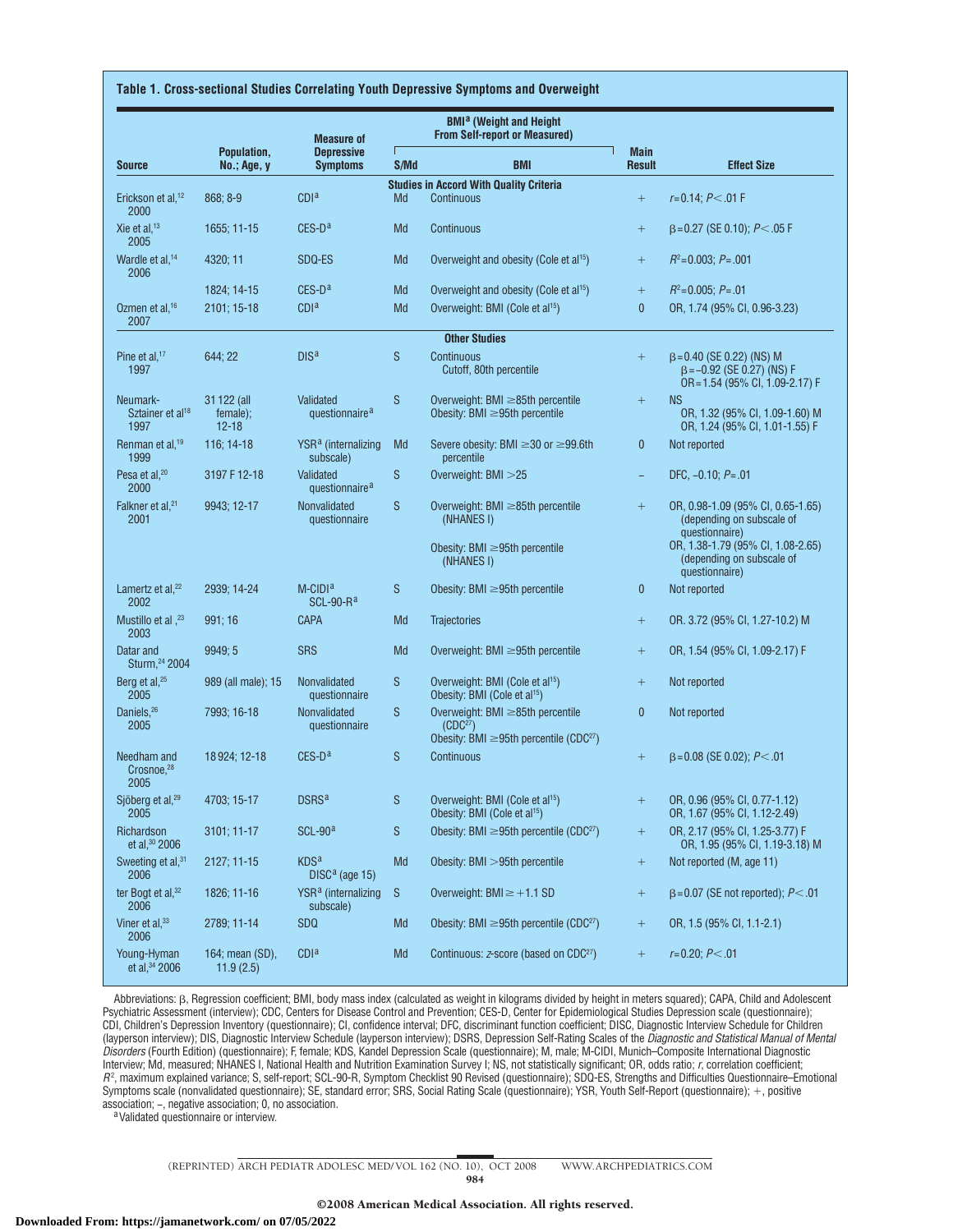| <b>Source</b>                                  | Population,<br>No.   | Age at<br><b>Baseline</b><br>(Follow-up), y           | <b>Measure of</b><br><b>Depressive</b><br><b>Symptoms</b> | <b>BMI (Weight and</b><br><b>Height From</b><br>Self-report or<br><b>Measured</b> )                         | <b>Main</b><br><b>Result</b> | <b>Effect Size</b>                                                                                                                                                                                 |
|------------------------------------------------|----------------------|-------------------------------------------------------|-----------------------------------------------------------|-------------------------------------------------------------------------------------------------------------|------------------------------|----------------------------------------------------------------------------------------------------------------------------------------------------------------------------------------------------|
|                                                |                      |                                                       |                                                           | <b>Studies in Accord With Quality Criteria</b>                                                              |                              |                                                                                                                                                                                                    |
| Pine et al, <sup>41</sup><br>2001              | 177                  | $6-17(10-15)$                                         | K-SADS <sup>a</sup>                                       | <b>Measured</b> and<br>self-report:<br>Continuous<br>Overweight: BMI > 25                                   | $^{+}$                       | BMI 1.9 ± 4.7 higher; $P < .01$<br>OR, 1.90 (95% CI, 1.02-3.40)                                                                                                                                    |
| Goodman and<br>Whitaker, <sup>44</sup><br>2002 | 9374                 | $12-19(1)$                                            | $CES-Da$                                                  | Measured and self-report<br>Continuous: z-score<br>Obesity: $BMI > 95th$<br>percentile (CDC <sup>27</sup> ) | $+$                          | $\beta = 0.11$ (SE 0.05); P=.045<br>OR, 2.39 (95% CI, 1.05-5.45)                                                                                                                                   |
| Franko et al, <sup>43</sup><br>2005            | 1554<br>(all female) | 16.5 $(2 \text{ and } 5)$                             | $CES-Da$                                                  | Measured and self-report<br>Continuous<br>Obesity: 95th<br>percentile (CDC <sup>27</sup> )                  | $+$                          | $\beta = 0.03$ (SE 0.009); $P = .002$<br>$(W1-W3)$<br>$\beta = 0.02$ (SE 0.008); $P = .01$<br>$(W2-W3)$<br>OR, 3.11 (95% CI, 1.13-5.12);<br>$(W1-W3)$<br>OR, 3.50 (95% CI, 1.26-5.80)<br>$(W2-W3)$ |
| Tanofsky-Kraff<br>et al, 39 2006               | 146                  | $6 - 12$<br>(mean, $4.2 \pm 1.8$ ;<br>range, 0.1-7.9) | CDI <sup>a</sup>                                          | <b>DEXA:</b> fat mass                                                                                       | $\overline{0}$               | $\beta = 0.004$ (95% CI, -0.07 to 0.02)                                                                                                                                                            |
|                                                |                      |                                                       |                                                           | <b>Other Studies</b>                                                                                        |                              |                                                                                                                                                                                                    |
| Bardone et al, <sup>47</sup><br>1998           | 459<br>(all female)  | 15(6)                                                 | DIS <sup>a</sup>                                          | Measured:<br><b>Continuous</b>                                                                              | $\pmb{0}$                    | $\beta = 0.06$ (NS); SE and P not<br>reported                                                                                                                                                      |
| Barefoot et al, <sup>45</sup><br>1998          | 4726                 | 17-25 (21-23)                                         | OBD <sup>a</sup><br>NEO <sup>a</sup>                      | <b>Measured and</b><br>self-report: weight<br>change                                                        | $-$ If lean<br>$+$ If heavy  | OR. 2.2 F<br>OR, 1.3 M                                                                                                                                                                             |
| Richardson et<br>al, 38 2003                   | 881                  | $11 - 15$<br>$18 - 21$<br>$(7-13, 26)$                | DIS <sup>a</sup>                                          | <b>Measured</b><br>Cutoff: BMI 30                                                                           | $\boldsymbol{+}$             | OR, 2.32 (95% CI, 1.29-3.83)                                                                                                                                                                       |
| Hasler et al, <sup>46</sup><br>2004            | 591                  | 19(20)                                                | <b>SPIKE<sup>a</sup></b>                                  | Self-report<br>Overweight: BMI<br>$>79$ th percentile                                                       | $+$ (atypical<br>depression) | OR, 2.9 (95% CI, 1.3-6.5) F<br>OR, 2.0 (95% CI, 1.0-4.2) M                                                                                                                                         |
| Hasler et al, <sup>48</sup><br>2005            | 591                  | $<$ 19 $(20)$                                         | <b>SPIKE<sup>a</sup></b>                                  | Self-report<br>Obesity: BMI $\geq$ 30                                                                       | $+$                          | HR, 11.52 (SE 1.24); P<.05 F<br>HR, 1.10 (SE 0.66); P=.88 M                                                                                                                                        |
| Stice et al, <sup>42</sup><br>2005             | 496<br>(all female)  | $11-15(4)$                                            | K-SADS <sup>a</sup>                                       | <b>Measured</b><br>Obesity: 95th<br>percentile (CDC <sup>27</sup> )                                         | $\boldsymbol{+}$             | OR, 4.62 (95% CI, 1.67-12.74)                                                                                                                                                                      |
| Anderson et al, <sup>40</sup><br>2006          | 820                  | $9 - 18$<br>(2.5, 9.5, and 19)                        | DIS <sup>a</sup><br>SCID <sup>a</sup>                     | Self-report<br>Continuous: z-score                                                                          | $^{+}$                       | Greater change in BMI z score of<br>0.09 (95% CI, 0.03-0.15) U/y;<br>P<.05 F                                                                                                                       |

Abbreviations:  $\beta$ , Regression coefficient; BMI, body mass index (calculated as weight in kilograms divided by height in meters squared); CDI, Children's Depression Inventory (questionnaire); CES-D, Center for Epidemiological Studies Depression scale (questionnaire); CI, confidence interval; DEXA, dual-energy x-ray absorptiometry; DIS, Diagnostic Interview Schedule (layperson interview); F, female; HR, hazard ratio; K-SADS, Schedule for Affective Disorders and Schizophrenia for School-Age Children (interview); M, male; NEO, NEO Personality Inventory (questionnaire); NS, not statistically significant; OBD, Obvious Depression subscale of the Minnesota Multiphase Personality Inventory (questionnaire); OR, odds ratio; SCID, Structured Clinical Interview for *Diagnostic and Statistical Manual of Mental Disorders* (Fourth Edition, Text Revision) (layperson interview); SE, standard error; SPIKE, Structured Psychopathological Interview and Rating of Social Consequences for Epidemiology (expert interview); W1, assessment point 1, W2, assessment point 2, W3, assessment point 3; +, positive association; −, negative association; 0, no association.<br><sup>a</sup>Validated questionnaire or interview.

overweight with an OR of 1.90 (95% CI, 1.02-3.40). Adults who had depressive symptoms in childhood had, on average, a higher BMI (1.9 [4.7]).

The studies by Goodman and Whitaker<sup>44</sup> and Pine et  $al<sup>41</sup>$  both refuted sex distinctions, and the study by Franko et al<sup>43</sup> was performed in a cohort of girls only. Ethnicity was adjusted for in all 3 studies, $41,43,44$  but none performed subgroup analyses. All 4 longitudinal studies that satisfied our quality criteria<sup>39,41,43,44</sup> adjusted for socioeconomic status, which did not influence the results.

#### **COMMENT**

Most cross-sectional and longitudinal research that satisfied our quality criteria supports an association

between depressive symptoms in childhood and adolescence and subsequent overweight. Evidence from the 4 longitudinal studies suggests that depressive symptoms in childhood or adolescence are associated with a 1.90- to 3.50-fold increased risk for overweight in later life (95% CIs varying from 1.02 to 5.80). In the 4 cross-sectional studies, a correlation coefficient of 0.14 and a regression coefficient of 0.27 were reported in girls, supporting the findings from the few longitudinal studies.

## **STRENGTHS AND LIMITATIONS**

The main strength of our review is the systematic search we performed of all available literature on the specific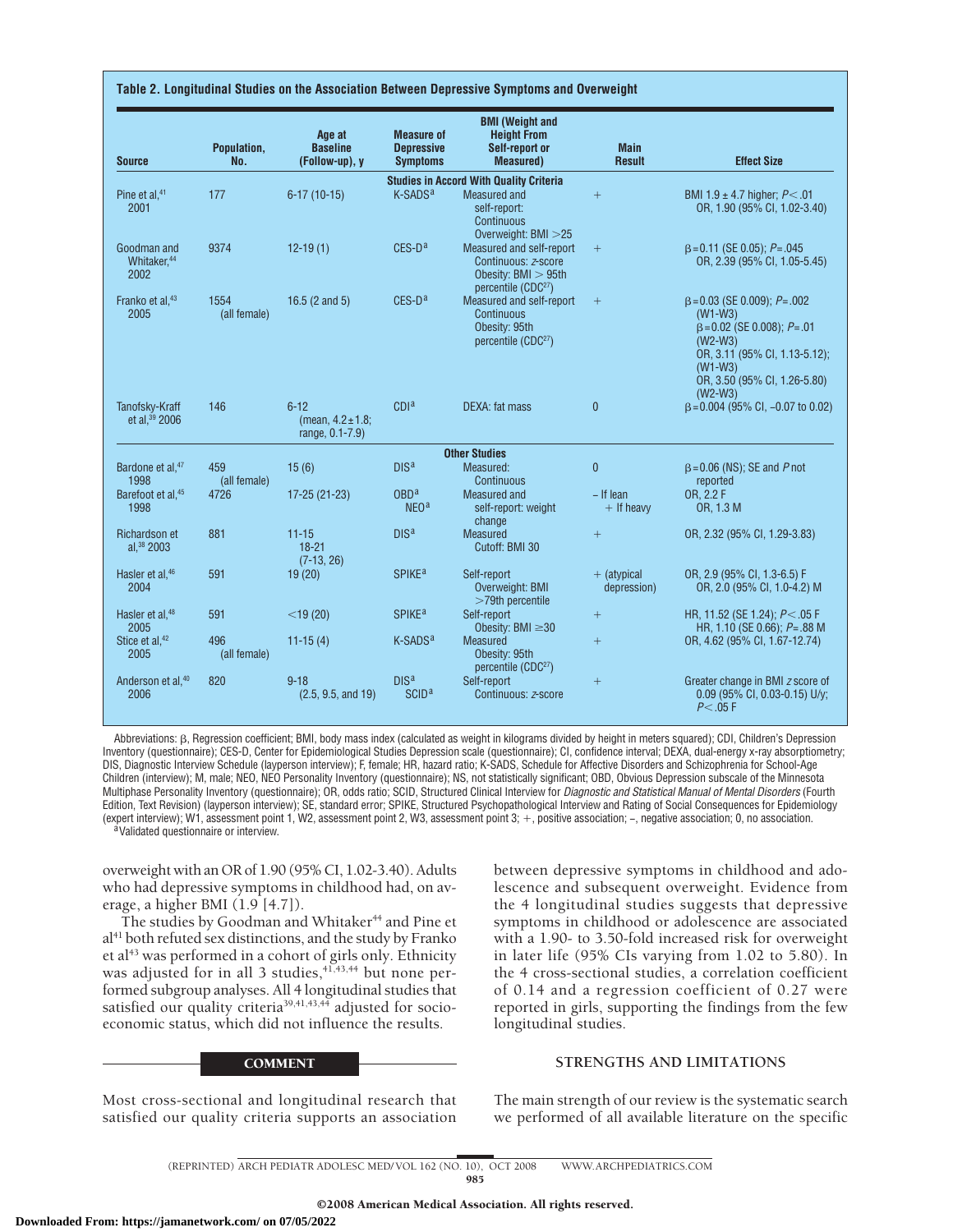association between depressive symptoms in childhood and adolescence and subsequent overweight, evaluated longitudinally. Earlier reviews included studies of both adult and childhood depressive symptoms.<sup>5,49-51</sup> In addition, they were not systematic<sup>5,49,50</sup> and did not focus on depressive symptoms specifically, describing wellbeing, $52 \text{ mood}$  disorders, $51 \text{ or psychopathologic condi-}$ tions in general.<sup>49</sup>

Two limitations must be addressed. First, it is difficult to compare the included studies. Both the crosssectional and the longitudinal studies differed in assessment methods. Body mass index was included either as a continuous variable in the analyses or dichotomized using cutoff values for overweight according to various criteria. Only 1 longitudinal study evaluated body fat measurements using dual-energy x-ray absorptiometry. This study did not find an association between depressive symptoms and body fat percentage, possibly because the sample size was limited, most of the children were already overweight, and most of the children were younger than 10 years at baseline.<sup>39</sup> Second, few studies have evaluated the presence of depressive symptoms in preadolescent children and the development of overweight in adolescence. Clearly, more studies are needed, not only regarding the association between depressive symptoms in adolescence and overweight in adulthood but also regarding the association between depressive symptoms and overweight at a younger age.

#### **MECHANISMS**

Hypotheses about mechanisms having a role in the association between depressive symptoms and subsequent overweight include various social and biological risk factors for overweight that have been previously associated with depressive symptoms.<sup>41</sup> These include factors that could mediate or moderate the association and factors that could influence both depressive symptoms and overweight at different time points. These third factors include neurobiological mechanisms that could be implicated through 2 different pathways, specifically, serotonin and its metabolites and the hypothalamic-pituitaryadrenal axis. Central serotonergic pathways have been implicated in disturbances in mood and appetite, $53$  and various studies suggest that both depressive symptoms and overweight are related to dysregulation of the hypothalamic-pituitary-adrenal axis.54-56

Factors that possibly mediate or moderate the association include reduced physical activity and use of antidepressant agents. Depressive symptoms are often accompanied by lethargy and social withdrawal, which could lead to reduced physical activity levels and, therefore, to increased risk of becoming overweight. However, this was considered a covariate in the studies by Needham and Crosnoe,<sup>28</sup> Goodman and Whitaker,<sup>44</sup> Barefoot et al,<sup>45</sup> and Hasler et al<sup>46,48</sup> to control for possible confounding. Physical activity was assessed using a questionnaire<sup>28,44,45</sup> or interview.46,48 Adjusting for physical activity did not change the positive association found in these studies. Moreover, the study by Stice et  $al<sup>42</sup>$  evaluated physical activity, assessed using the Past Year Leisure Physical Activity Scale, as a predictor of overweight onset in adolescent girls. They did not find a significant longitudinal association, possibly because of reporting bias or highly fluctuating exercise behaviors over time. In accord with their findings, Berg et al<sup>25</sup> did not report different frequencies of physical activity, assessed using a questionnaire, in groups of adolescent boys with normal weight, overweight, or obesity. Inasmuch as all measures of physical activity were dependent on self-report, these results must be interpreted with caution. Reporting bias could have a role in the unaltered association between depressive symptoms and overweight when correcting for physical activity.

Use of antidepressant agents could also have a role in the association between depressive symptoms and overweight.<sup>57</sup> However, this was corrected for in the longitudinal studies by Pine et al<sup>41</sup> and Richardson et al,<sup>38</sup> which did not change the positive association found in these studies. Moreover, prescription of antidepressant agents is not common in pediatric populations.

It is also possible that an association between depressive symptoms and overweight is present in subtypes of depression. For example, atypical depression is characterized by, among other factors, increased appetite and excessive sleeping,<sup>8</sup> which could underlie later weight problems. Another possible mechanism is that in subgroups depressive symptoms are associated with developing binge eating disorder. This disorder is characterized by binge eating episodes accompanied by distress, loss of control, and absence of compensatory behaviors such as vomiting. The prevalence of binge eating in community-based studies has been reported to be 2% in German children aged 5 to 6 years,58 8% to 26% in North American (ie, Canada and the United States) and British adolescent girls,<sup>59-62</sup> and 2% to 13%60 in US adolescent boys. Regular binge eating, defined as twice a week or more, was prevalent in 3% to 8%, respectively, of US and British adolescent girls<sup>59,62</sup> and in nearly 1% of American adolescent boys. A higher prevalence of approximately 30% has been reported in obese youngsters seeking treatment.<sup>63</sup> Results from a prospective study in adolescents confirms earlier reports that binge eating disorder is associated with onset of overweight.<sup>64</sup> Depressive symptoms have been described as a risk factor for onset of binge eating disorder in 2 studies in adolescent girls and young adult females (age range, 17-38 years).<sup>64,65</sup> This could be explained by the affect-regulation model, stating that binge eating provides relief of depressive symptoms.

#### **CLINICAL IMPLICATIONS**

Insofar as clinical implications, we can only draw tentative conclusions because further research that satisfies all quality criteria is needed. However, treatment programs for depressive symptoms should consider that depressive symptoms might have a role in the onset of increase in body weight. More specifically, binge eating and possibly even BMI should be evaluated. Treatment programs should be adapted to include prevention and treatment of overweight. On the other hand, in treating overweight individuals, it should be kept in mind that depressive symptoms could underlie the increase in body mass. Assessing depressive symptoms and binge eating warrants consideration, especially if treatment of over-

<sup>(</sup>REPRINTED) ARCH PEDIATR ADOLESC MED/ VOL 162 (NO. 10), OCT 2008 WWW.ARCHPEDIATRICS.COM 986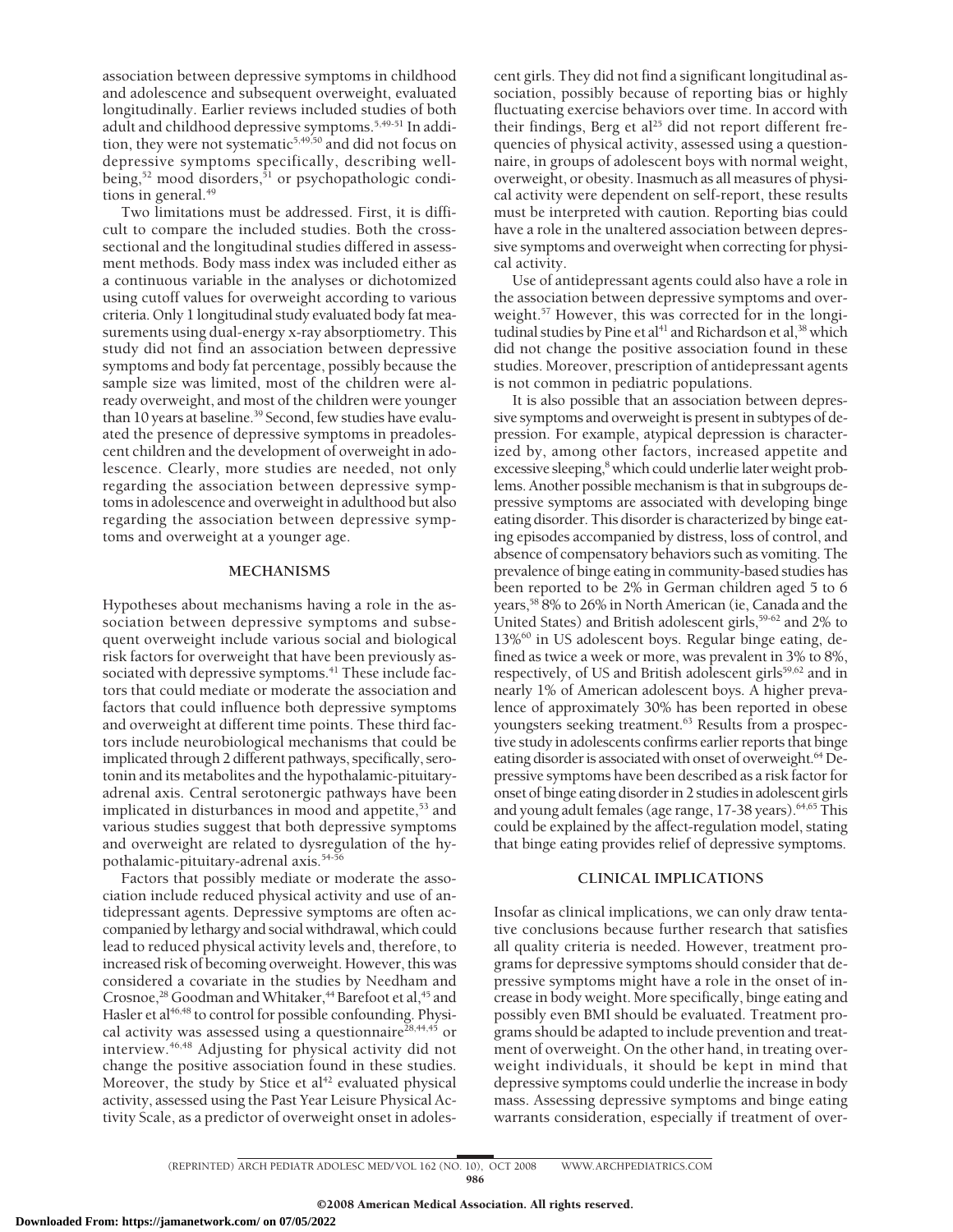weight fails. Assuming a causal pathway, evaluating and treating depressive symptoms in children and adolescents could lead to a reduction in the occurrence of overweight.

**Accepted for Publication:** February 29, 2008.

**Correspondence:** Eryn T. Liem, MD, Department of Pediatrics, University Medical Center Groningen, University of Groningen,CA80, PO Box 30.001, 9700 RB Groningen, the Netherlands (e.t.liem@bkk.umcg.nl).

**Author Contributions:** All authors had full access to all of the data in the study and take responsibility for the integrity of the data and the accuracy of the data analysis. *Study concept and design:* Liem, Sauer, and Stolk. *Acquisition of data:* Liem. *Analysis and interpretation of data:* Liem, Sauer, Oldehinkel, and Stolk. *Drafting of the manuscript:* Liem. *Critical revision of the manuscript for important intellectual content:* Liem, Sauer, Oldehinkel, and Stolk. *Statistical analysis:* Oldehinkel and Stolk. *Obtained funding:* Sauer and Stolk. *Study supervision:* Sauer, Oldehinkel, and Stolk.

**Financial Disclosure:** None reported.

**Funding/Support:** This study was supported by Hutchison Whampoa Ltd (Drs Liem, Sauer, and Stolk) and by the University Medical Center Groningen (Drs Liem, Sauer, Oldehinkel, and Stolk).

**Role of the Sponsor:** Hutchison Whampoa Ltd had no role in the design and conduct of the study; in the collection, analysis, and interpretation of the data; or in the preparation, review, or approval of the manuscript.

### **REFERENCES**

- 1. Hedley AA, Ogden CL, Johnson CL, Carroll MD, Curtin LR, Flegal KM. Prevalence of overweight and obesity among US children, adolescents, and adults, 1999-2002. *JAMA*. 2004;291(23):2847-2850.
- 2. Lobstein T, Frelut ML. Prevalence of overweight among children in Europe. *Obes Rev*. 2003;4(4):195-200.
- 3. National Center for Chronic Disease Prevention and Health Promotion. Diabetes Public Health Resource. CDC statements on diabetes issues. http://www.cdc .gov/diabetes/news/docs/lifetime.htm. Accessed May 9, 2007.
- 4. Agras WS, Mascola AJ. Risk factors for childhood overweight. *Curr Opin Pediatr*. 2005;17(5):648-652.
- 5. Faith MS, Matz PE, Jorge MA. Obesity-depression associations in the population. *J Psychosom Res*. 2002;53(4):935-942.
- 6. Rodríguez G, Moreno LA, Blay MG, et al. Body composition in adolescents: measurements and metabolic aspects. *Int J Obes Relat Metab Disord*. 2004;28 (suppl 3):S54-S58.
- 7. Halbreich U, Kahn LS. Atypical depression, somatic depression and anxious depression in women: are they gender-preferred phenotypes? *J Affect Disord*. 2007; 102(1-3):245-258.
- 8. Nierenberg AA, Alpert JE, Pava J, Rosenbaum JF, Fava M. Course and treatment of atypical depression. *J Clin Psychiatry*. 1998;59(suppl 18):5-9.
- 9. Williamson DE, Birmaher B, Brent DA, Balach L, Dahl RE, Ryan ND. Atypical symptoms of depression in a sample of depressed child and adolescent outpatients. *J Am Acad Child Adolesc Psychiatry*. 2000;39(10):1253-1259.
- 10. Daley AJ, Copeland RJ, Wright NP, Roalfe A, Wales JK. Exercise therapy as a treatment for psychologic conditions in obese and morbidly obese adolescents: a randomized, controlled trial. *Pediatrics*. 2006;118(5):2126-2134.
- 11. Taheri S. The link between short sleep duration and obesity: we should recommend more sleep to prevent obesity. *Arch Dis Child*. 2006;91(11):881-884.
- 12. Erickson SJ, Robinson TN, Haydel KF, Killen JD. Are overweight children unhappy? body mass index, depressive symptoms, and overweight concerns in elementary school children. *Arch Pediatr Adolesc Med*. 2000;154(9):931-935.
- 13. Xie B, Chou CP, Spruijt-Metz D, et al. Effects of perceived peer isolation and social support availability on the relationship between body mass index and depressive symptoms. *Int J Obes (Lond)*. 2005;29(9):1137-1143.
- 14. Wardle J, Williamson S, Johnson F, Edwards C. Depression in adolescent obe-

sity: cultural moderators of the association between obesity and depressive symptoms. *Int J Obes (Lond)*. 2006;30(4):634-643.

- 15. Cole TJ, Bellizzi MC, Flegal KM, Dietz WH. Establishing a standard definition for child overweight and obesity worldwide: international survey. *BMJ*. 2000;320 (7244):1240-1243.
- 16. Ozmen D, Ozmen E, Ergin D, et al. The association of self-esteem, depression and body satisfaction with obesity among Turkish adolescents. *BMC Public Health*. 2007;7(147):80. doi:10.1186/1471-2458-7-80.
- 17. Pine DS, Cohen P, Brook J, Coplan JD. Psychiatric symptoms in adolescence as predictors of obesity in early adulthood: a longitudinal study. *Am J Public Health*. 1997;87(8):1303-1310.
- 18. Neumark-Sztainer D, Story M, French SA, Hannan PJ, Resnick MD, Blum RW. Psychosocial concerns and health-compromising behaviors among overweight and nonoverweight adolescents. *Obes Res*. 1997;5(3):237-249.
- 19. Renman C, Engström I, Silfverdal SA, Aman J. Mental health and psychosocial characteristics in adolescent obesity: a population-based case-control study. *Acta Paediatr*. 1999;88(9):998-1003.
- 20. Pesa JA, Syre TR, Jones E. Psychosocial differences associated with body weight among female adolescents: the importance of body image. *J Adolesc Health*. 2000; 26(5):330-337.
- 21. Falkner NH, Neumark-Sztainer D, Story M, Jeffery RW, Beuhring T, Resnick MD. Social, educational, and psychological correlates of weight status in adolescents. *Obes Res*. 2001;9(1):32-42.
- 22. Lamertz CM, Jacobi C, Yassouridis A, Arnold K, Henkel AW. Are obese adolescents and young adults at higher risk for mental disorders? a community survey. *Obes Res*. 2002;10(11):1152-1160.
- 23. Mustillo S, Worthman C, Erkanli A, Keeler G, Angold A, Costello EJ. Obesity and psychiatric disorder: developmental trajectories. *Pediatrics*. 2003;111(4, pt 1): 851-859.
- 24. Datar A, Sturm R. Childhood overweight and parent- and teacher-reported behavior problems: evidence from a prospective study of kindergartners. *Arch Pediatr Adolesc Med*. 2004;158(8):804-810.
- 25. Berg IM, Simonsson B, Ringqvist I. Social background, aspects of lifestyle, body image, relations, school situation, and somatic and psychological symptoms in obese and overweight 15-year-old boys in a county in Sweden. *Scand J Prim Health Care*. 2005;23(2):95-101.
- 26. Daniels J. Weight and weight concerns: are they associated with reported depressive symptoms in adolescents? *J Pediatr Health Care*. 2005;19(1):33-41.
- 27. Kuczmarski RJ, Ogden CL, Guo SS, et al. 2000 CDC Growth Charts for the United States: methods and development. *Vital Health Stat 11*. 2002;(246):1-190.
- 28. Needham BL, Crosnoe R. Overweight status and depressive symptoms during adolescence. *J Adolesc Health*. 2005;36(1):48-55.
- 29. Sjöberg RL, Nilsson KW, Leppert J. Obesity, shame, and depression in schoolaged children: a population-based study. *Pediatrics*. 2005;116(3):e389-e392.
- 30. Richardson LP, Garrison MM, Drangsholt M, Mancl L, LeResche L. Associations between depressive symptoms and obesity during puberty. *Gen Hosp Psychiatry*. 2006;28(4):313-320.
- 31. Sweeting H, Wright C, Minnis H. Psychosocial correlates of adolescent obesity, "slimming down" and "becoming obese." *J Adolesc Health*. 2005;37(5):409.e9- 409.e17.
- 32. ter Bogt TF, van Dorsselaer SA, Monshouwer K, Verdurmen JE, Engels RC, Vollebergh WA. Body mass index and body weight perception as risk factors for internalizing and externalizing problem behavior among adolescents. *J Adolesc Health*. 2006;39(1):27-34.
- 33. Viner RM, Haines MM, Taylor SJ, Head J, Booy R, Stansfeld S. Body mass, weight control behaviours, weight perception and emotional well being in a multiethnic sample of early adolescents. *Int J Obes (Lond)*. 2006;30(10):1514-1521.
- 34. Young-Hyman D, Tanofsky-Kraff M, Yanovski SZ, et al. Psychological status and weight-related distress in overweight or at-risk-for-overweight children. *Obesity (Silver Spring)*. 2006;14(12):2249-2258.
- 35. Compas BE, Ey S, Grant KE. Taxonomy, assessment, and diagnosis of depression during adolescence. *Psychol Bull*. 1993;114(2):323-344.
- 36. Achenbach TM, Edelbrock CS. Psychopathology of childhood. *Annu Rev Psychol*. 1984;35:227-256.
- 37. Lobstein T, Baur L, Uauy R; IASO International Obesity TaskForce. Obesity in children and young people: a crisis in public health. *Obes Rev*. 2004;5(suppl 1): 4-104.
- 38. Richardson LP, Davis R, Poulton R, et al. A longitudinal evaluation of adolescent depression and adult obesity. *Arch Pediatr Adolesc Med*. 2003;157(8):739- 745.
- 39. Tanofsky-Kraff M, Cohen ML, Yanovski SZ, et al. A prospective study of psychological predictors of body fat gain among children at high risk for adult obesity. *Pediatrics*. 2006;117(4):1203-1209.
- 40. Anderson SE, Cohen P, Naumova EN, Must A. Association of depression and anxiety disorders with weight change in a prospective community-based study of